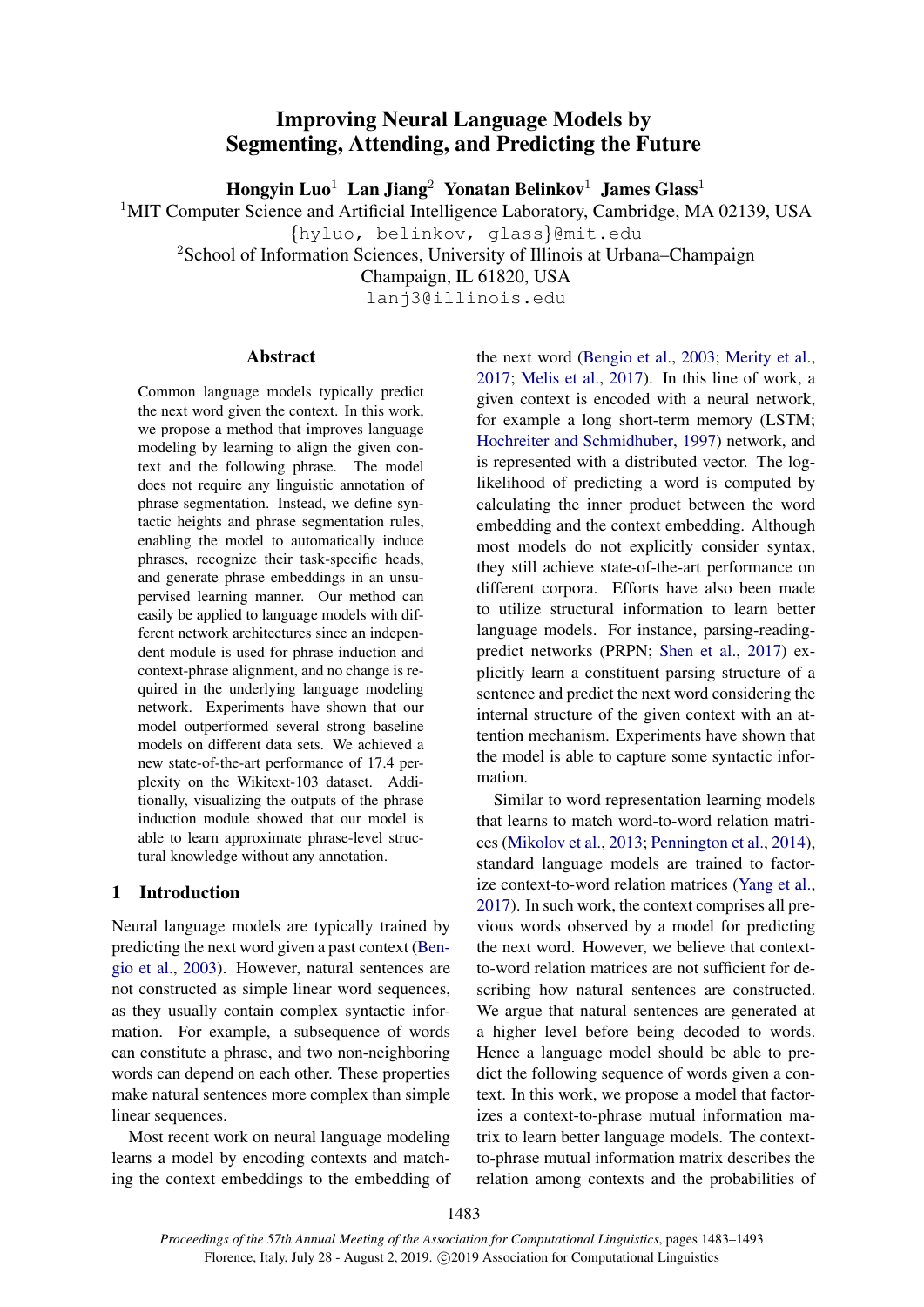phrases following given contexts. We make the following contributions in this paper:

- We propose a phrase prediction model that improves the performance of state-of-the-art word-level language models.
- Our model learns to predict approximate phrases and headwords without any annotation.

## 2 Related Work

Neural networks have been widely applied in natural language modeling and generation [\(Ben](#page-8-0)[gio et al.,](#page-8-0) [2003;](#page-8-0) [Bahdanau et al.,](#page-8-1) [2014\)](#page-8-1) for both encoding and decoding. Among different neural architectures, the most popular models are recurrent neural networks (RNNs; [Mikolov](#page-9-7) [et al.,](#page-9-7) [2010\)](#page-9-7), long short-term memory networks (LSTMs; [Hochreiter and Schmidhuber,](#page-9-2) [1997\)](#page-9-2), and convolutional neural networks (CNNs; [Bai et al.,](#page-8-2) [2018;](#page-8-2) [Dauphin et al.,](#page-9-8) [2017\)](#page-9-8).

Many modifications of network structures have been made based on these architectures. LSTMs with self-attention can improve the performance of language modeling [\(Tran et al.,](#page-9-9) [2016;](#page-9-9) [Cheng et al.,](#page-8-3) [2016\)](#page-8-3). As an extension of simple self-attention, transformers [\(Vaswani et al.,](#page-9-10) [2017\)](#page-9-10) apply multihead self-attention and have achieved competitive performance compared with recurrent neural language models. A current state-of-the-art model, Transformer-XL [\(Dai et al.,](#page-9-11) [2018\)](#page-9-11), applied both a recurrent architecture and a multi-head attention mechanism. To improve the quality of input word embeddings, character-level information is also considered [\(Kim et al.,](#page-9-12) [2016\)](#page-9-12). It has also been shown that context encoders can learn syntactic information [\(Shen et al.,](#page-9-3) [2017\)](#page-9-3).

However, instead of introducing architectural changes, for example a self-attention mechanism or character-level information, previous studies have shown that careful hyper-parameter tuning and regularization techniques on standard LSTM language models can obtain significant improvements [\(Melis et al.,](#page-9-1) [2017;](#page-9-1) [Merity et al.,](#page-9-0) [2017\)](#page-9-0). Similarly, applying more careful dropout strategies can also improve the language models [\(Gal](#page-9-13) [and Ghahramani,](#page-9-13) [2016;](#page-9-13) [Melis et al.,](#page-9-14) [2018\)](#page-9-14). LSTM language models can be improved with these approaches because LSTMs suffer from serious over-fitting problems.

Recently, researchers have also attempted to improve language models at the decoding phase.

[Inan et al.](#page-9-15) [\(2016\)](#page-9-15) showed that reusing the input word embeddings in the decoder can reduce the perplexity of language models. [Yang et al.](#page-9-6) [\(2017\)](#page-9-6) showed the low-rank issue in factorizing the context-to-word mutual information matrix and proposed a multi-head softmax decoder to solve the problem. Instead of predicting the next word by using only similarities between contexts and words, the neural cache model [\(Grave et al.,](#page-9-16) [2016\)](#page-9-16) can significantly improve language modeling by considering the global word distributions conditioned on the same contexts in other parts of the corpus.

To learn the grammar and syntax in natural languages, [Dyer et al.](#page-9-17) [\(2016\)](#page-9-17) proposed the recurrent neural network grammar (RNNG) that models language incorporating a transition parsing model. Syntax annotations are required in this model. To utilize the constituent structures in language modeling without syntax annotation, parse-readpredict networks (PRPNs; [Shen et al.,](#page-9-3) [2017\)](#page-9-3) calculate syntactic distances among words and computes self-attentions. Syntactic distances have been proved effective in constituent parsing tasks [\(Shen et al.,](#page-9-18) [2018a\)](#page-9-18). In this work, we learn phrase segmentation with a model based on this method and our model does not require syntax annotation.

## <span id="page-1-0"></span>3 Syntactic Height and Phrase Induction

In this work, we propose a language model that not only predicts the next word of a given context, but also attempts to match the embedding of the next phrase. The first step of this approach is conducting phrase induction based on syntactic heights. In this section, we explain the definition of syntactic height in our approach and describe the basics ideas about whether a word can be included in an induced phrase.

Intuitively, the syntactic height of a word aims to capture its distance to the root node in a dependency tree. In Figure [1,](#page-2-0) the syntactic heights are represented by the red bars. A word has high syntactic height if it has low distance to the root node.

A similar idea, named syntactic distance, is proposed by [Shen et al.](#page-9-3) [\(2017\)](#page-9-3) for constructing constituent parsing trees. We apply the method for calculating syntactic distance to calculate syntactic height. Given a sequence of embeddings of input words  $[x_1, x_2, \dots, x_n]$ , we calculate their syntactic heights with a temporal convolutional net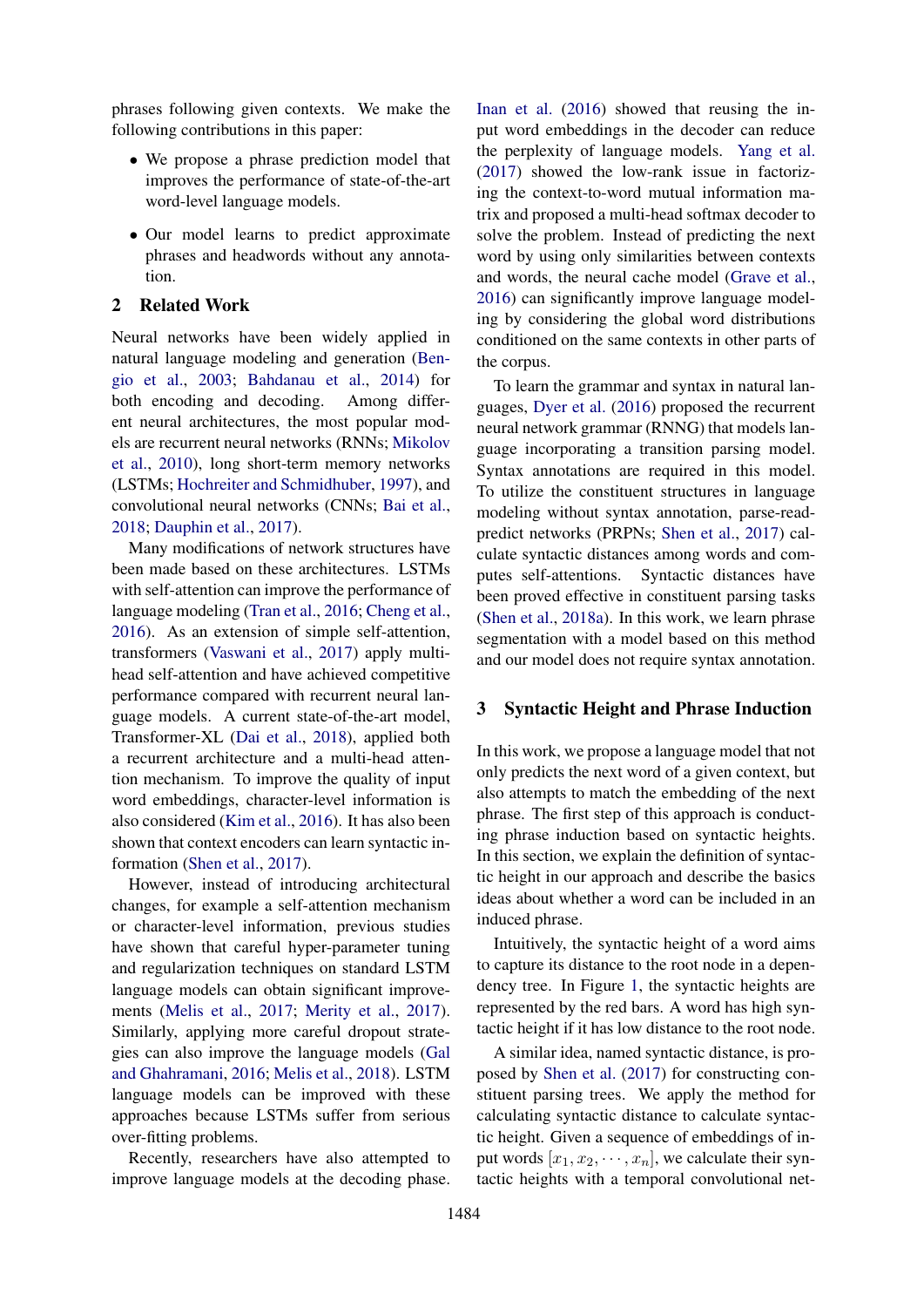work (TCN) [\(Bai et al.,](#page-8-2) [2018\)](#page-8-2).

$$
d_i = W_d \cdot [x_{i-n}, x_{i-n+1}, \cdots, x_i]^T + b_d \quad (1)
$$

$$
h_i = W_h \cdot ReLU(d_i) + b_h \tag{2}
$$

where  $h_i$  stands for the syntactic height of word  $x_i$ . The syntactic height  $h_i$  for each word is a scalar, and  $W_h$  is a  $1 \times D$  matrix, where D is the dimensionality of  $d_i$ . These heights are learned and not imposed by external syntactic supervision. In [Shen et al.](#page-9-3) [\(2017\)](#page-9-3), the syntactic heights are used to generate context embeddings. In our work, we use the syntactic heights to predict induced phrases and calculate their embeddings.

We define the phrase induced by a word based on the syntactic heights. Consider two words  $x_i$ and  $x_k$ .  $x_k$  belongs to the phrase induced by  $x_i$  if and only if for any  $j \in (i,k)$ ,  $h_j < max(h_i, h_k)$ . For example, in Figure [1,](#page-2-0) the phrase induced by the red marked word the is "the morning flights", since the syntactic height of the word morning,  $h_{morning} < h_{flights}$ . However, the word "to" does not belong to the phrase because  $h_{flights}$  is higher than both  $h_{the}$  and  $h_{to}$ . The induced phrase and the inducing dependency connection are labeled in blue in the figure.

Note that this definition of an induced phrase does not necessarily correspond to a phrase in the syntactic constituency sense. For instance, the words "to Houston" would be included in the phrase "the morning flights to Houston" in a traditional syntactic tree. Given the definition of induced phrases, we propose phrase segmenting conditions (PSCs) to find the last word of an induced phrase. Considering the induced phrase of the *i*-th word,  $s_i = [x_i, x_{i+1}, \dots, x_j]$ . If  $x_j$  is not the last word of a given sentence, there are two conditions that  $x_i$  should satisfy:

1. (PSC-1) The syntactic height of  $x_i$  must be higher than the height of  $x_i$ , that is

$$
h_j - h_i > 0 \tag{3}
$$

2. (PSC-2) The syntactic height of  $x_{i+1}$  should be lower that  $x_i$ .

$$
h_j - h_{j+1} > 0 \tag{4}
$$

Given the PSCs, we can decide the induced phrases for the sentence shown in Figure [1.](#page-2-0) The last word of the phrase induced by "United" is

<span id="page-2-0"></span>

Figure 1: Groundtruth dependency tree and syntactic heights of each word.

"canceled", and the last word of the phrase induced by "flights" is "Houston". For the word assigned the highest syntactic height, its induced phrase is all remaining words in the sentence.

#### 4 Model

In this work, we formulate multi-layer neural language models as a two-part framework. For example, in a two-layer LSTM language model [\(Merity](#page-9-0) [et al.,](#page-9-0) [2017\)](#page-9-0), we use the first layer as phrase generator and the last layer as a word generator:

<span id="page-2-1"></span>
$$
[c_1, c_2, \cdots, c_T] = RNN^1([x_1, x_2, \cdots, x_T]) \tag{5}
$$

$$
[y_1, y_2, \cdots, y_T] = RNN^2([c_1, c_2, \cdots, c_T]) \quad (6)
$$

For a L-layer network, we can regard the first  $L_1$  layers as the phrase generator and the next  $L_2 = L - L_1$  layers as the word generator. Note that we use  $y_i$  to represent the hidden state output by the second layer instead of  $h_i$ , since  $h_i$ in our work is defined as the syntactic height of  $x_i$ . In the traditional setting, the first layer does not explicitly learn the semantics of the following phrase because there is no extra objective function for phrase learning.

In this work, we force the first layer to output context embeddings  $c_i$  for phrase prediction with three steps. Firstly, we predict the induced phrase for each word according to the PSCs proposed in Section [3.](#page-1-0) Secondly, we calculate the embedding of each phrase with a head-finding attention. Lastly, we align the context embedding and phrase embedding with negative sampling. The word generation is trained in the same way as standard language models. The diagram of the model is shown in Figure [2.](#page-3-0) The three steps are described next.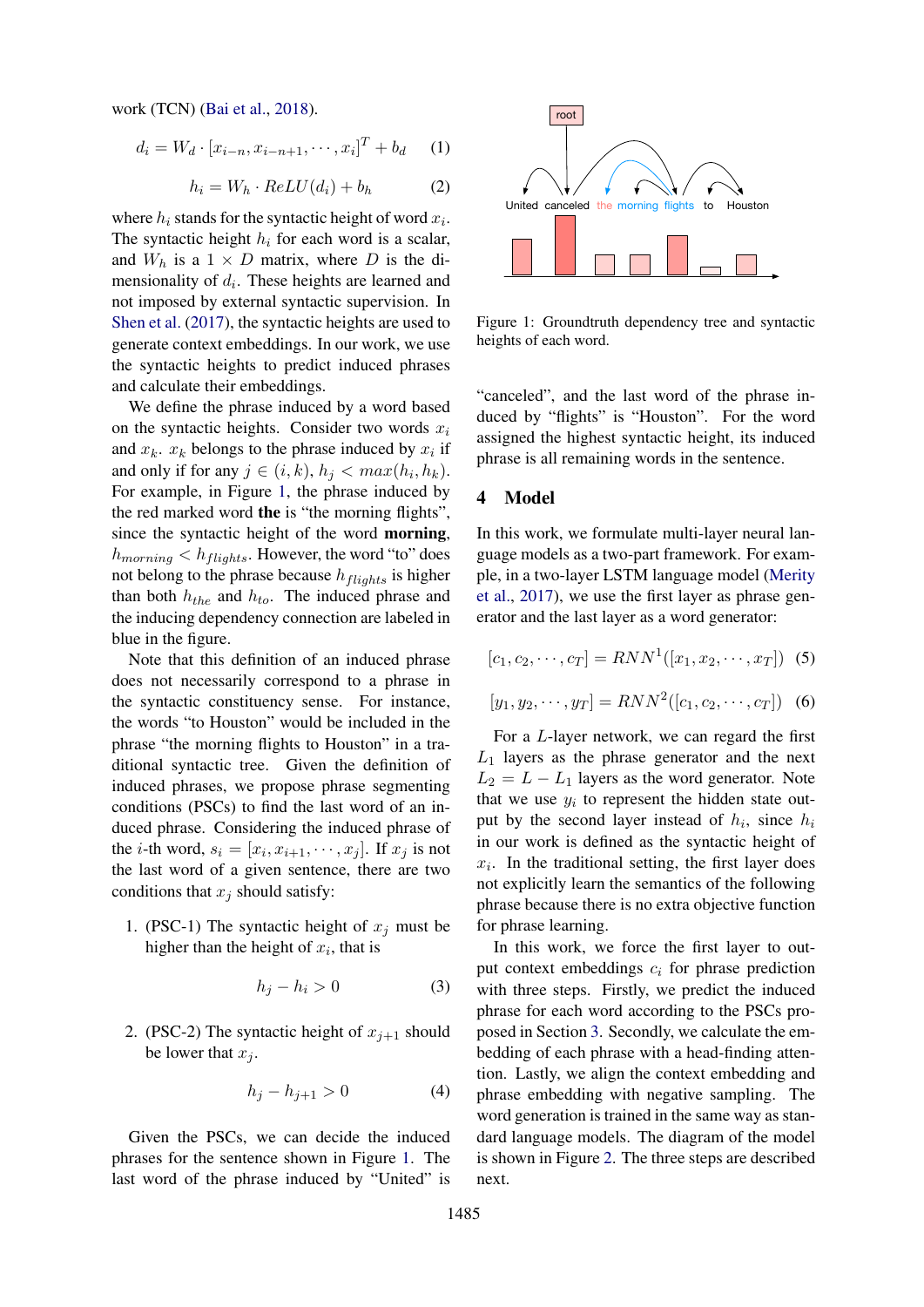<span id="page-3-0"></span>

Figure 2: The 3-step diagram of our approach. The current target word is "the", the induced phrase is "morning flights", and the next word is "morning". The context-phrase and context-word alignments are jointly trained.

#### 4.1 Phrase Segmentation

We calculate the syntactic height and predict the induced phrase for each word:

$$
h_i = TCN([x_{i-n}, x_{i-n+1}, \cdots, x_i]) \qquad (7)
$$

where  $TCN(\cdot)$  stands for the TCN model described in Equations (1) and (2), and  $n$  is the width of the convolution window.

Based on the proposed phrase segmenting conditions (PSCs) described in the previous section, we predict the probability of a word being the first word outside a induced phrase. Firstly, we decide if each word,  $x_{j-1}$ ,  $j \in (i+1, n]$ , satisfies the two phrase segmenting conditions, PSC-1 and PSC-2. The probability that  $x_i$  satisfies PSC-1 is

<span id="page-3-2"></span>
$$
p_{psc}^1(x_j) = \frac{1}{2} \cdot (f^{HT}(h_j - h_i) + 1)
$$
 (8)

Similarly, the probability that  $x_j$  satisfies PSC-2 is

$$
p_{psc}^2(x_j) = \frac{1}{2} \cdot (f^{HT}(h_j - h_{j+1}) + 1) \tag{9}
$$

where  $f_{HT}$  stands for the HardTanh function with a temperature a:

$$
f^{HT}(x) = \begin{cases} -1 & x \le -\frac{1}{a} \\ a \cdot x & -\frac{1}{a} < x \le \frac{1}{a} \\ 1 & x > \frac{1}{a} \end{cases}
$$

This approach is inspired by the context attention method proposed in the PRPN model [\(Shen et al.,](#page-9-3) [2017\)](#page-9-3).

Then we can infer the probability of whether a word belongs to the induced phrase of  $x_i$  with

<span id="page-3-1"></span>
$$
p^{ind}(x_j) = \prod_{k=1}^{j} \hat{p}(x_k)
$$
 (10)

where  $p^{ind}(x_i)$  stands for the probability that  $x_i$ belongs to the induced phrase, and

$$
\hat{p}(x_k) = \begin{cases}\n1 & k \leq i+1 \\
1 - p_{psc}^1(x_{k-1}) \cdot p_{psc}^2(x_{k-1}) & k > i+1\n\end{cases}
$$

Note that the factorization in Equation [10](#page-3-1) assumes that words are independently likely to be included in the induced phrase of  $x_i$ .

### 4.2 Phrase Embedding with Attention

Given induced phrases, we can calculate their embeddings based on syntactic heights. To calculate the embedding of phrase  $s = [x_1, x_2, \dots, x_n]$ , we calculate an attention distribution over the phrase:

<span id="page-3-3"></span>
$$
\alpha_i = \frac{h_i \cdot p^{ind}(x_i) + c}{\sum_j h_j \cdot p^{ind}(x_j) + c} \tag{11}
$$

where  $h_i$  stands for the syntactic height for word  $x_i$  and  $c$  is a constant real number for smoothing the attention distribution. Then we generate the phrase embedding with a linear transformation:

$$
s = W \cdot \sum_{i} \alpha_i \cdot e_i \tag{12}
$$

where  $e_i$  is the word embedding of  $x_i$ . In training, we apply a dropout layer on s.

#### 4.3 Phrase and Word Prediction

A traditional language model learns the probability of a sequence of words:

$$
p(x_1, x_2, \cdots, x_n) = p(x_1) \cdot \prod_i p(x_{i+1} | x_1^i) \tag{13}
$$

where  $x_1^i$  stands for  $x_1, x_2, \dots, x_i$ , which is the context used for predicting the next word,  $x_{i+1}$ . In most related studies, the probability  $p(x_{i+1}|x_1^i)$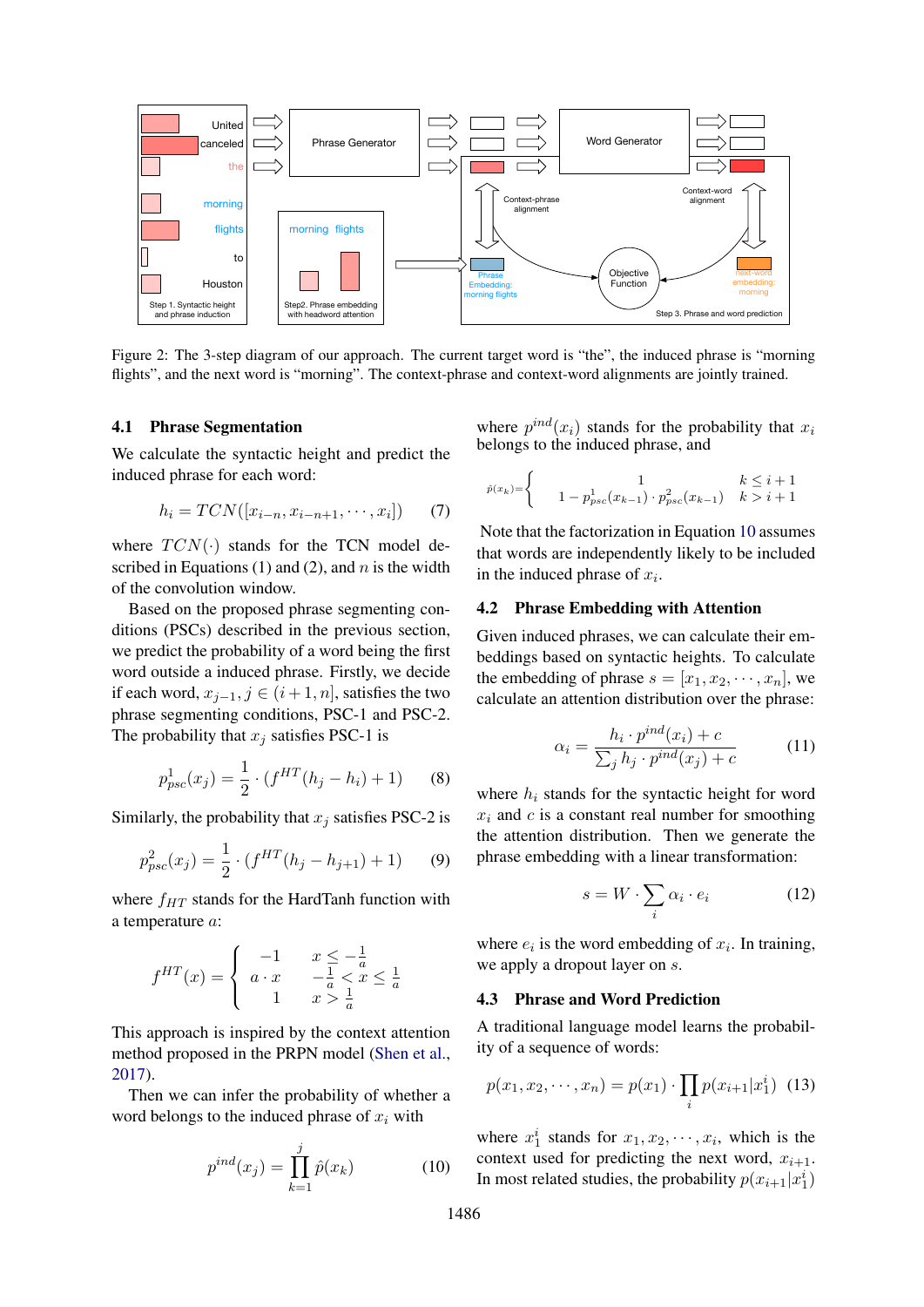is calculated with the output of the top layer of a neural network  $y_i$  and the word representations  $e_{i+1}$  learned by the decoding layer:

$$
p(x_{i+1}) = Softmax(e_{i+1}^T \cdot y_i)
$$
 (14)

The state-of-the-art neural language models contain multiple layers. The outputs of different hidden layers capture different level of semantics of the context. In this work, we force one of the hidden layers to align its output with the embeddings of induced phrases  $s_i$ . We apply an embedding model similar to [Mikolov et al.](#page-9-4) [\(2013\)](#page-9-4) to train the hidden output and phrase embedding alignment. We define the context-phrase alignment model as follows.

We first define the probability that a phrase  $ph<sub>i</sub>$ can be induced by context  $[x_1, \ldots, x_i]$ .

$$
p(ph_i|x_1^i) = \sigma(c_i^T \cdot s_i)
$$
 (15)

where  $\sigma(x) = \frac{1}{1+e^{-x}}$ , and  $c_i$  stands for the context embedding of  $x_1, x_2, \dots, x_i$  output by a hid-den layer, defined in Equation [5.](#page-2-1)  $s_i$  is the generated embedding of an induced phrase. The probability that a phrase  $ph<sub>i</sub>$  cannot be induced by context  $[x_1, \ldots, x_i]$  is  $1 - p(ph_i|x_1^i)$ . This approach follows the method for learning word embeddings proposed in [Mikolov et al.](#page-9-4) [\(2013\)](#page-9-4).

We use an extra objective function and the negative sampling strategy to align context representations and the embeddings of induced phrases. Given the context embedding  $c_i$ , the induced phrase embedding  $s_i$ , and random sampled negative phrase embeddings  $s_i^{neg}$  $i^{neg}$ , we train the neural network to maximize the likelihood of true induced phrases and minimize the likelihood of negative samples. we define the following objective function for context i:

$$
l_i^{CPA} = 1 - \sigma(c_i^T \cdot s_i) + \frac{1}{n} \sum_{j=1}^n \sigma(c_i^T \cdot s_j^{neg}) \tag{16}
$$

where  $n$  stands for the number of negative samples. With this loss function, the model learns to maximize the similarity between the context and true induced phrase embeddings, and minimize the similarity between the context and negative samples randomly selected from the induced phrases of other words. In practice, this loss function is used as a regularization term with a coefficient  $\gamma$ :

$$
l = l^{LM} + \gamma \cdot l^{CPA} \tag{17}
$$

It worth noting that our approach is modelagnostic and and can be applied to various architectures. The TCN network for calculating the syntactic heights and phrase inducing is an independent module. In context-phrase alignment training with negative sampling, the objective function provides phrase-aware gradients and does not change the word-by-word generation process of the language model.

## 5 Experiments

We evaluate our model with word-level language modeling tasks on Penn Treebank (PTB; [Mikolov](#page-9-7) [et al.,](#page-9-7) [2010\)](#page-9-7), Wikitext-2 (WT2; [Bradbury et al.,](#page-8-4) [2016\)](#page-8-4), and Wikitext-103 (WT103; [Merity et al.,](#page-9-19) [2016\)](#page-9-19) corpora.

The PTB dataset has a vocabulary size of 10,000 unique words. The entire corpus includes roughly 40,000 sentences in the training set, and more than 3,000 sentences in both valid and test set.

The WT2 data is about two times larger the the PTB dataset. The dataset consists of Wikipedia articles. The corpus includes 30,000 unique words in its vocabulary and is not cleaned as heavily as the PTB corpus.

The WT103 corpus contains a larger vocabulary and more articles than WT2. It consists of 28k articles and more than 100M words in the training set. WT2 and WT103 corpora can evaluate the ability of capturing long-term dependencies [\(Dai](#page-9-11) [et al.,](#page-9-11) [2018\)](#page-9-11).

In each corpus, we apply our approach to publicly-available, state-of-the-art models. This demonstrates that our approach can improve different existing architectures. Our trained models will be published for downloading. The imple-mentation of our models is publicly available.<sup>[1](#page-4-0)</sup>

## 5.1 Penn Treebank

We train a 3-layer AWD-LSTM language model [\(Merity et al.,](#page-9-0) [2017\)](#page-9-0) on PTB data set. We use 1,150 as the number of hidden neurons and 400 as the size of word embeddings. We also apply the word embedding tying strategy [\(Inan et al.,](#page-9-15) [2016\)](#page-9-15). We apply variational dropout for hidden states [\(Gal and Ghahramani,](#page-9-13) [2016\)](#page-9-13) and the dropout rate is 0.25. We also apply weight dropout [\(Merity](#page-9-0) [et al.,](#page-9-0) [2017\)](#page-9-0) and set weight dropout rate as 0.5. We apply stochastic gradient descent (SGD) and averaged SGD (ASGD; [Polyak and Juditsky,](#page-9-20) [1992\)](#page-9-20)

<span id="page-4-0"></span><sup>1</sup><https://github.com/luohongyin/PILM>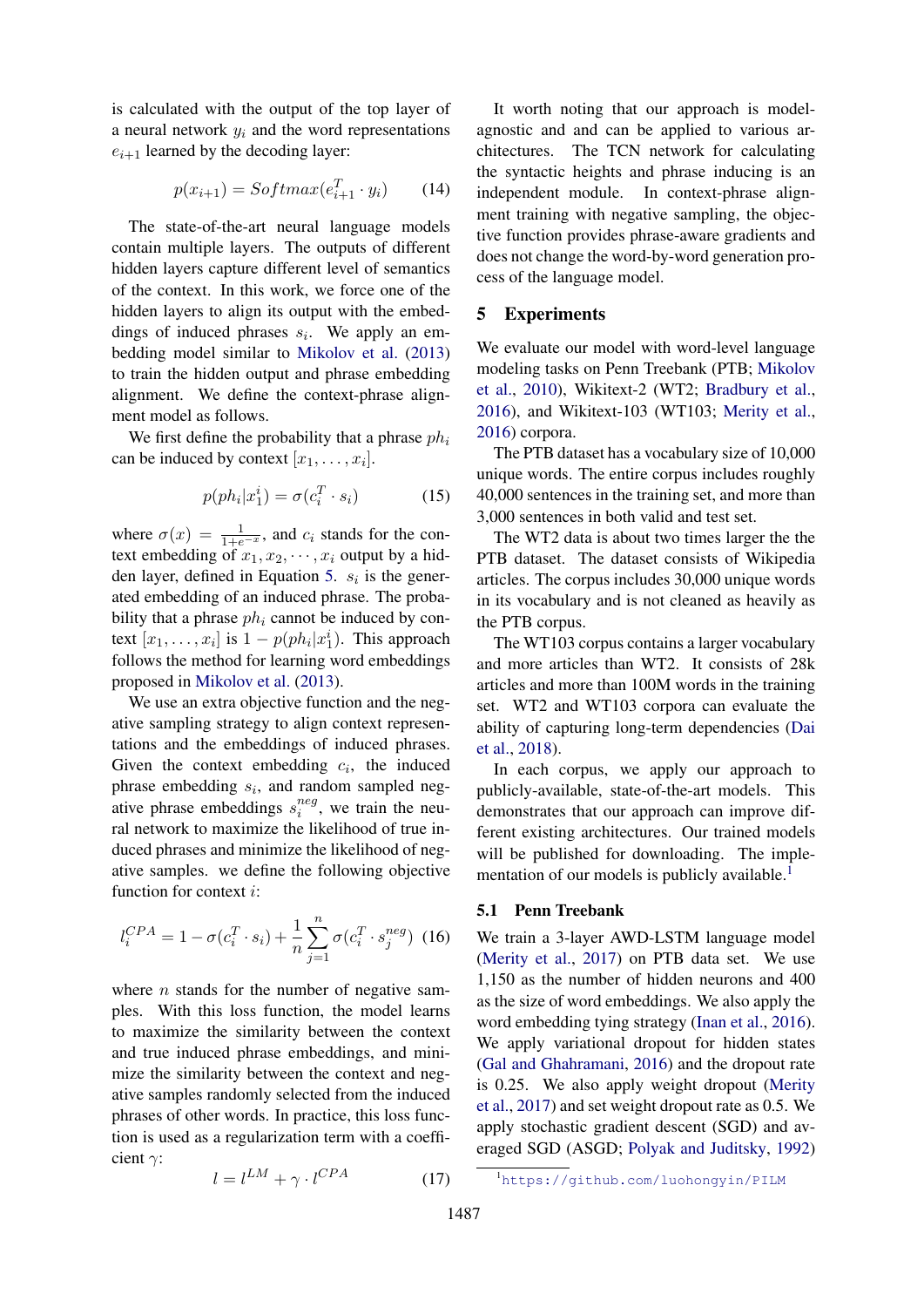<span id="page-5-0"></span>

| <b>Model</b>                                      | #Params | Dev PPL                  | <b>Test PPL</b> |
|---------------------------------------------------|---------|--------------------------|-----------------|
| Inan et al. (2016) – Tied Variational LSTM        | 24M     | 75.7                     | 73.2            |
| Zilly et al. (2017) – Recurrent Highway Networks  | 23M     | 67.9                     | 65.7            |
| Shen et al. $(2017)$ – PRPN                       |         | $\overline{\phantom{a}}$ | 62.0            |
| Pham et al. $(2018)$ – Efficient NAS              | 24M     | 60.8                     | 58.6            |
| Melis et al. $(2017) - 4$ -layer skip LSTM (tied) | 24M     | 60.9                     | 58.3            |
| Shen et al. $(2018b) - ON$ -LSTM                  | 25M     | 58.3                     | 56.2            |
| Liu et al. (2018) – Differentiable NAS            | 23M     | 58.3                     | 56.1            |
| Merity et al. $(2017) - AWD$ -LSTM                | 24M     | 60.7                     | 58.8            |
| Merity et al. $(2017)$ – AWD-LSTM + finetuning    | 24M     | 60.0                     | 57.3            |
| $Ours - AWD$ -LSTM + Phrase Induction - NS        | 24M     | 61.0                     | 58.6            |
| $Ours - AWD$ -LSTM + Phrase Induction - Attention | 24M     | 60.2                     | 58.0            |
| $Ours - AWD$ -LSTM + Phrase Induction             | 24M     | 59.6                     | 57.5            |
| $Ours - AWD-LSTM + Phrase Induction + finetuning$ | 24M     | 57.8                     | 55.7            |
| Dai et al. (2018) – Transformer-XL                | 24M     | 56.7                     | 54.5            |
| Yang et al. $(2017)$ – AWD-LSTM-MoS + finetuning  | 22M     | 56.5                     | 54.4            |

Table 1: Experimental results on Penn Treebank dataset. Compared with the AWD-LSTM baseline models, our method reduced the perplexity on test set by 1.6.

<span id="page-5-1"></span>

| Model                                             | #Params | Dev PPL | <b>Test PPL</b> |
|---------------------------------------------------|---------|---------|-----------------|
| Inan et al. $(2016)$ – Variational LSTM (tied)    | 28M     | 92.3    | 87.7            |
| Inan et al. $(2016)$ – VLSTM + augmented loss     | 28M     | 91.5    | 87.0            |
| Grave et al. $(2016)$ – LSTM                      |         |         | 99.3            |
| Grave et al. $(2016)$ – LSTM + Neural cache       |         |         | 68.9            |
| Melis et al. $(2017) - 1$ -Layer LSTM             | 24M     | 69.3    | 69.9            |
| Melis et al. (2017) – 2-Layer Skip Conn. LSTM     | 24M     | 69.1    | 65.9            |
| Merity et al. $(2017)$ – AWD-LSTM + finetuning    | 33M     | 68.6    | 65.8            |
| $Ours - AWD-LSTM + Phrase Induction$              | 33M     | 68.4    | 65.2            |
| $Ours - AWD-LSTM + Phrase Induction + finetuning$ | 33M     | 66.9    | 64.1            |

Table 2: Experimental results on Wikitext-2 dataset.

for training. The learning rate is 30 and we clip the gradients with a norm of 0.25. For the phrase induction model, we randomly sample 1 negative sample for each context, and the context-phrase alignment loss is given a coefficient of 0.5. The output of the second layer of the neural network is used for learning context-phrase alignment, and the final layer is used for word generation.

We compare the word-level perplexity of our model with other state-of-the-art models and our baseline is AWD-LSTM [\(Merity et al.,](#page-9-0) [2017\)](#page-9-0). The experimental results are shown in Table [1.](#page-5-0) Although not as good as the Transformer-XL model [\(Dai et al.,](#page-9-11) [2018\)](#page-9-11) and the mixture of softmax model [\(Yang et al.,](#page-9-6) [2017\)](#page-9-6), our model significantly

improved the AWD-LSTM, reducing 2.2 points of perplexity on the validation set and 1.6 points of perplexity on the test set. Note that the "finetuning" process stands for further training the language models with ASGD algorithm [\(Merity et al.,](#page-9-0) [2017\)](#page-9-0).

We also did an ablation study without either headword attention or negative sampling (NS). The results are listed in Table [1.](#page-5-0) By simply averaging word vectors in the induced phrase Without the attention mechanism, the model performs worse than the full model by 0.5 perplexity, but is still better than our baseline, the AWD-LSTM model. In the experiment without negative sampling, we only use the embedding of true induced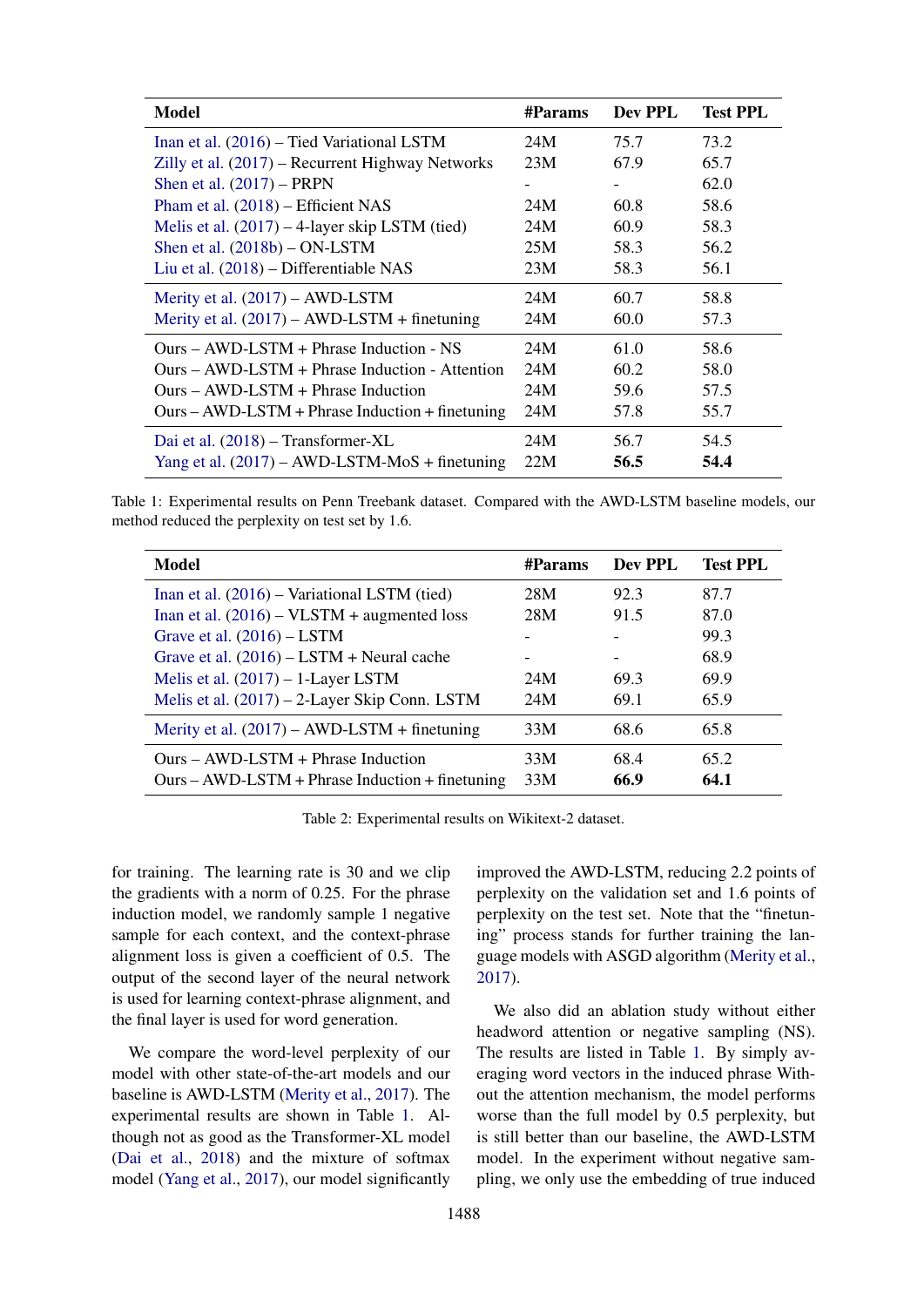<span id="page-6-0"></span>

| <b>Model</b>                                   | #Params | <b>Test PPL</b> |
|------------------------------------------------|---------|-----------------|
| Grave et al. $(2016)$ – LSTM                   |         | 48.7            |
| Bai et al. (2018) – TCN                        |         | 45.2            |
| Dauphin et al. (2017) - GCNN-8                 |         | 44.9            |
| Grave et al. $(2016)$ – LSTM + Neural cache    |         | 40.8            |
| Dauphin et al. $(2017)$ – GCNN-14              |         | 37.2            |
| Merity et al. $(2018) - 4$ -layer QRNN         | 151M    | 33.0            |
| Rae et al. $(2018)$ – LSTM + Hebbian + Cache   |         | 29.9            |
| Dai et al. (2018) – Transformer-XL Standard    | 151M    | 24.0            |
| Baevski and Auli (2018) – Adaptive input       | 247M    | 20.5            |
| Dai et al. (2018) – Transformer-XL Large       | 257M    | 18.3            |
| Ours – Transformer-XL Large + Phrase Induction | 257M    | 17.4            |

Table 3: Experimental results on Wikitext-103 dataset.

phrases to align with the context embedding. It is also indicated that the negative sampling strategy can improve the performance by 1.1 perplexity. Hence we just test the full model in the following experiments.

## 5.2 Wikitext-2

We also trained a 3-layer AWD-LSTM language model on the WT2 dataset. The network has the same input size, output size, and hidden size as the model we applied on PTB dataset, following the experiments done by [Merity et al.](#page-9-0) [\(2017\)](#page-9-0). Some hyper-parameters are different from the PTB language model. We use a batch size of 60. The embedding dropout rate is 0.65 and the dropout rate of hidden outputs is set to 0.2. Other hyperparameters are the same as we set in training on the PTB dataset.

The experimental results are shown in Table [2.](#page-5-1) Our model improves the AWD-LSTM model by reducing 1.7 points of perplexity on both the validation and test sets, while we did not make any change to the architecture of the AWD-LSTM language model.

#### 5.3 Wikitext-103

The current state-of-the-art language model trained on Wikitext-103 dataset is the Transformer-XL [\(Dai et al.,](#page-9-11) [2018\)](#page-9-11). We apply our method on the state-of-the-art Transformer-XL Large model, which has 18 layers and 257M parameters. The input size and hidden size are 1024. 16 attention heads are used. We regard the first 14 layers as the phrase generator and the last 4 layers as the word generator. In other words,

the context-phrase alignment is trained with the outputs of the 14th layer.

The model is trained on 4 Titan X Pascal GPUs, each of which has 12G memory. Because of the limitation of computational resources, we use our approach to fine-tune the officially released pretrained Transformer-XL Large model for 1 epoch. The experimental results are shown in Table [3.](#page-6-0) Our approach got 17.4 perplexity with the officially released evaluation scripts, significantly outperforming all baselines and achieving new state-of-the-art performance<sup>[2](#page-6-1)</sup>.

## 6 Discussion

In this section, we show what is learned by training language models with the context-phrase alignment objective function by visualizing the syntactic heights output by the TCN model and the phrases induced by each target word in a sentence. We also visualize the headword attentions over the induced phrase.

The first example is the sentence showed in Figure [1.](#page-2-0) The sentence came from [Jurafsky and Mar](#page-9-26)[tin](#page-9-26) [\(2014\)](#page-9-26) and did not appear in our training set. Figure [1](#page-2-0) shows the syntactic heights and the induced phrase of "the" according to the groundtruth dependency information. Our model is not given such high-quality inputs in either training or evaluation.

Figure [3](#page-7-0) visualizes the structure learned by our phrase induction model. The inferred syntactic heights are shown in Figure [3a.](#page-7-0) Heights assigned

<span id="page-6-1"></span><sup>&</sup>lt;sup>2</sup>We did not show Dev PPLs in Table [3](#page-6-0) since only the correct approach to reproduce the test PPL was provided with the pretrained Transformer-XL model.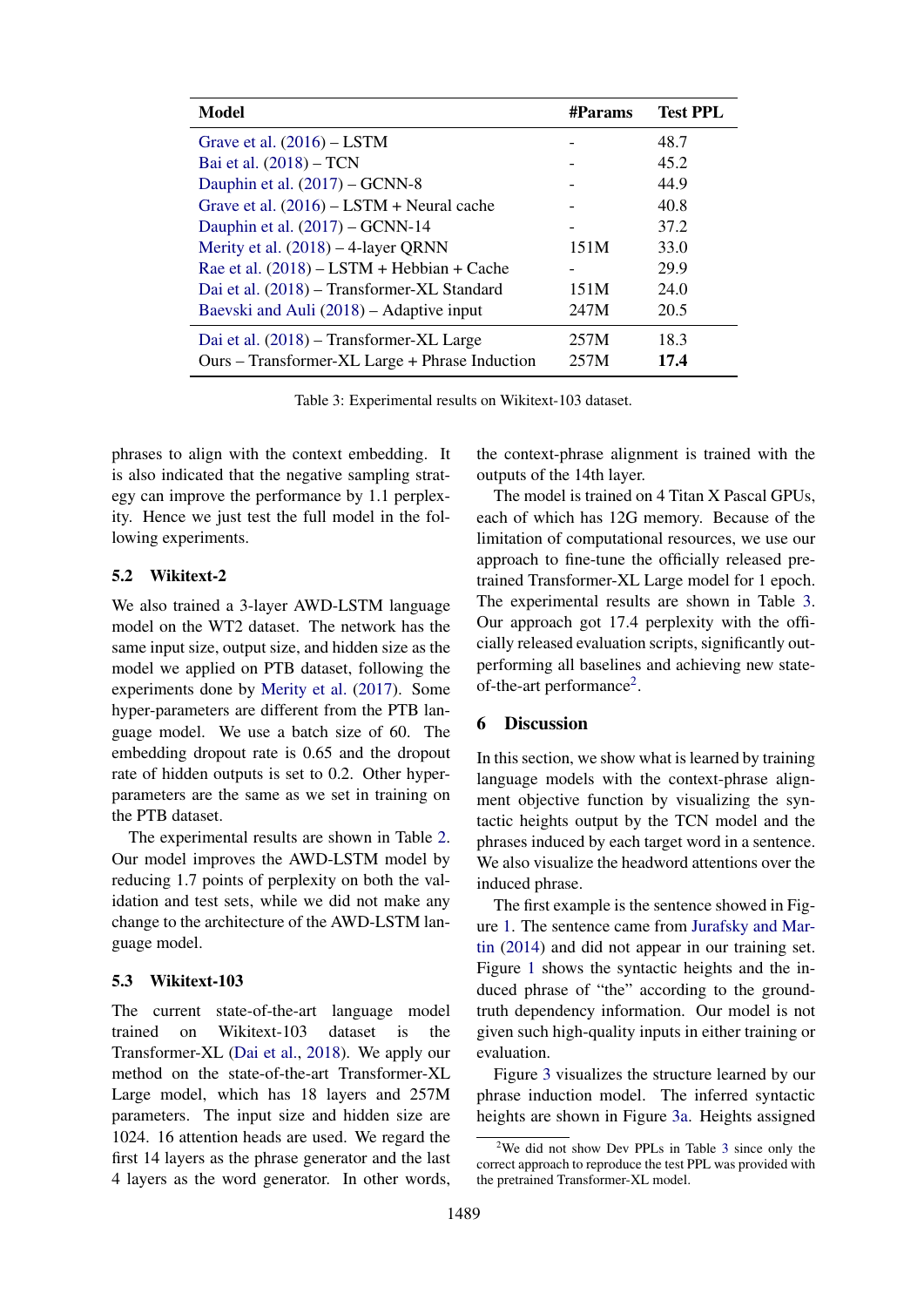<span id="page-7-0"></span>

(a) Syntactic heights of each word.

(b) Induced phrases and headword attentions.

<span id="page-7-1"></span>Figure 3: Examples of induced phrases and corresponding headword attention for generating the phrase embedding. The word of each row stands for the target word as the current input of the language model, and the values in each row in the matrices stands for the words consisting the induced phrase and their weights.



Figure 4: Examples of phrase inducing and headword attentions.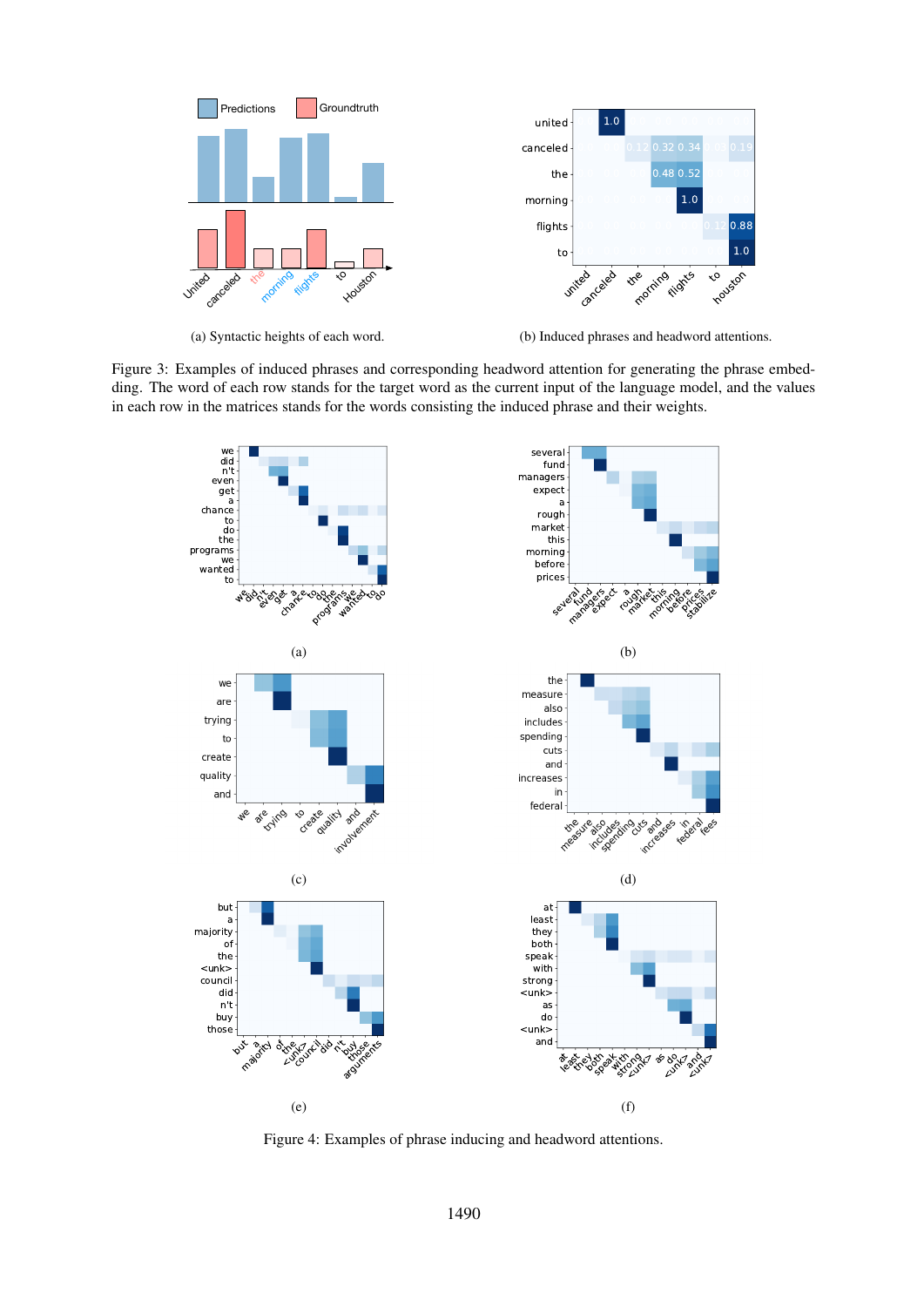to words "the" and "to" are significantly lower than others, while the verb "canceled" is assigned the highest in the sentence. Induced phrases are shown in Figure [3b.](#page-7-0) The words at the beginning of each row stand for the target word of each step. Values in the matrix stand for attention weights for calculating phrase embedding. The weights are calculated with the phrase segmenting conditions (PSC) and the syntactic heights described in Equations [8](#page-3-2) to [11.](#page-3-3) For the target word "united",  $h_{united} < h_{canceled}$  and  $h_{canceled} > h_{the}$ , hence the induced phrase of "united" is a single word "canceled", and the headword attention of "canceled" is 1, which is indicated in the first row of Figure [3b.](#page-7-0) The phrase induced by "canceled" is the entire following sequence, "the morning flights to houston", since no following word has a higher syntactic height than the target word. It is also shown that the headword of the induced phrase of "canceled" is "flights", which agrees with the dependency structure indicated in Figure [1.](#page-2-0)

More examples are shown in Figure [4.](#page-7-1) Figures [4a](#page-7-1) to [4d](#page-7-1) show random examples without any unknown word, while the examples shown in Figures [4e](#page-7-1) and [4f](#page-7-1) are randomly selected from sentences with unknown words, which are marked with the UNK symbol. The examples show that the phrase induction model does not always predict the exact structure represented by the dependency tree. For example, in Figure [4b,](#page-7-1) the TCN model assigned the highest syntactic height to the word "market" and induced the phrase "expect a rough market" for the context "the fund managers". However, in a ground-truth dependency tree, the verb "expect" is the word directly connected to the root node and therefore has the highest syntactic height.

Although not exactly matching linguistic dependency structures, the phrase-level structure predictions are reasonable. The segmentation is interpretable and the predicted headwords are appropriate. In Figure [4c,](#page-7-1) the headwords are "trying", "quality", and "involvement". The model is also robust with unknown words. In Figure [4e,](#page-7-1) "the <unk> council" is segmented as the induced phrase of "but a majority of". In this case, the model recognized that the unknown word is dependent on "council".

The sentence in Figure [4f](#page-7-1) includes even more unknown words. However, the model still correctly predicted the root word, the verb "speak". For the target word "with", the induced phrase is

"strong  $\langle$ unk $>$ ". Two unknown words are located in the last few words of the sentence. The model failed to induce the phrase "<unk> and <unk>" for the word "do", but still successfully split "<unk>" and "and". Meanwhile, the attentions over the phrases induced by "speak", "do", and the first "<unk>" are not quite informative, suggesting that unknown words made some difficulties for headword prediction in this example. However, the unknown words are assigned significantly higher syntactic heights than the word "and".

## 7 Conclusion

In this work, we improved state-of-the-art language models by aligning context and induced phrases. We defined syntactic heights and phrase segmentation rules. The model generates phrase embeddings with headword attentions. We improved the AWD-LSTM and Transformer-XL language models on different data sets and achieved state-of-the-art performance on the Wikitext-103 corpus. Experiments showed that our model successfully learned approximate phrase-level knowledge, including segmentation and headwords, without any annotation. In future work, we aim to capture better structural information and possible connections to unsupervised grammar induction.

#### **References**

- <span id="page-8-5"></span>Alexei Baevski and Michael Auli. 2018. Adaptive input representations for neural language modeling. *arXiv preprint arXiv:1809.10853*.
- <span id="page-8-1"></span>Dzmitry Bahdanau, Kyunghyun Cho, and Yoshua Bengio. 2014. Neural machine translation by jointly learning to align and translate. *arXiv preprint arXiv:1409.0473*.
- <span id="page-8-2"></span>Shaojie Bai, J Zico Kolter, and Vladlen Koltun. 2018. An empirical evaluation of generic convolutional and recurrent networks for sequence modeling. *arXiv preprint arXiv:1803.01271*.
- <span id="page-8-0"></span>Yoshua Bengio, Rejean Ducharme, Pascal Vincent, and ´ Christian Jauvin. 2003. A neural probabilistic language model. *Journal of machine learning research*, 3(Feb):1137–1155.
- <span id="page-8-4"></span>James Bradbury, Stephen Merity, Caiming Xiong, and Richard Socher. 2016. Quasi-recurrent neural networks. *arXiv preprint arXiv:1611.01576*.
- <span id="page-8-3"></span>Jianpeng Cheng, Li Dong, and Mirella Lapata. 2016. Long short-term memory-networks for machine reading. *arXiv preprint arXiv:1601.06733*.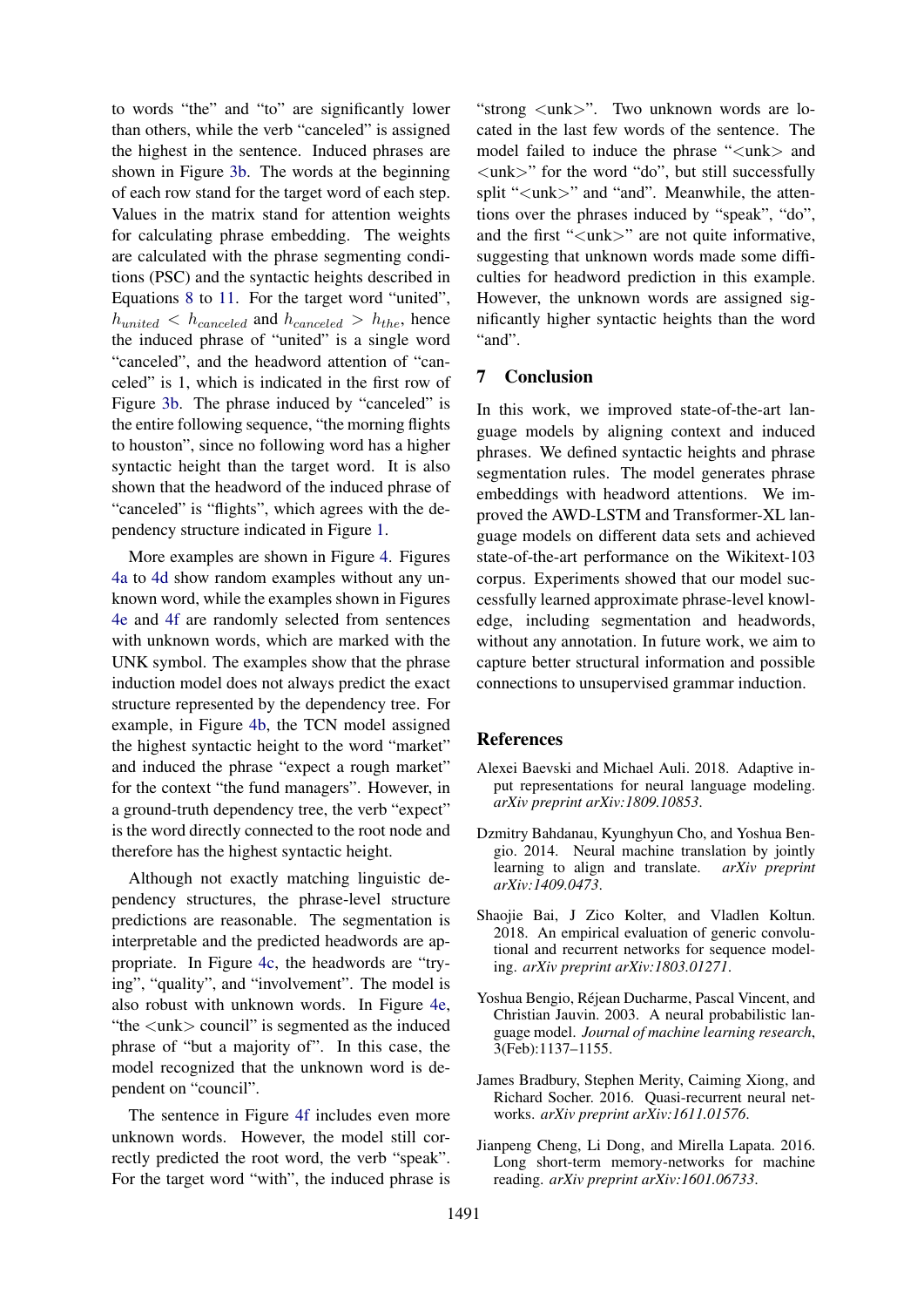- <span id="page-9-11"></span>Zihang Dai, Zhilin Yang, Yiming Yang, William W Cohen, Jaime Carbonell, Quoc V Le, and Ruslan Salakhutdinov. 2018. Transformer-xl: Language modeling with longer-term dependency.
- <span id="page-9-8"></span>Yann N Dauphin, Angela Fan, Michael Auli, and David Grangier. 2017. Language modeling with gated convolutional networks. In *Proceedings of the 34th International Conference on Machine Learning-Volume 70*, pages 933–941. JMLR. org.
- <span id="page-9-17"></span>Chris Dyer, Adhiguna Kuncoro, Miguel Ballesteros, and Noah A Smith. 2016. Recurrent neural network grammars. *arXiv preprint arXiv:1602.07776*.
- <span id="page-9-13"></span>Yarin Gal and Zoubin Ghahramani. 2016. A theoretically grounded application of dropout in recurrent neural networks. In *Advances in neural information processing systems*, pages 1019–1027.
- <span id="page-9-16"></span>Edouard Grave, Armand Joulin, and Nicolas<br>Usunier, 2016. Improving neural language Improving neural language models with a continuous cache. *arXiv preprint arXiv:1612.04426*.
- <span id="page-9-2"></span>Sepp Hochreiter and Jürgen Schmidhuber. 1997. Long short-term memory. *Neural computation*, 9(8):1735–1780.
- <span id="page-9-15"></span>Hakan Inan, Khashayar Khosravi, and Richard Socher. 2016. Tying word vectors and word classifiers: A loss framework for language modeling. *arXiv preprint arXiv:1611.01462*.
- <span id="page-9-26"></span>Dan Jurafsky and James H Martin. 2014. *Speech and language processing*, volume 3. Pearson London.
- <span id="page-9-12"></span>Yoon Kim, Yacine Jernite, David Sontag, and Alexander M Rush. 2016. Character-aware neural language models. In *Thirtieth AAAI Conference on Artificial Intelligence*.
- <span id="page-9-23"></span>Hanxiao Liu, Karen Simonyan, and Yiming Yang. 2018. Darts: Differentiable architecture search. *arXiv preprint arXiv:1806.09055*.
- <span id="page-9-14"></span>Gábor Melis, Charles Blundell, Tomáš Kočiský, Karl Moritz Hermann, Chris Dyer, and Phil Blunsom. 2018. Pushing the bounds of dropout. *arXiv preprint arXiv:1805.09208*.
- <span id="page-9-1"></span>Gábor Melis, Chris Dyer, and Phil Blunsom. 2017. On the state of the art of evaluation in neural language models. *arXiv preprint arXiv:1707.05589*.
- <span id="page-9-0"></span>Stephen Merity, Nitish Shirish Keskar, and Richard Socher. 2017. Regularizing and optimizing lstm language models. *arXiv preprint arXiv:1708.02182*.
- <span id="page-9-24"></span>Stephen Merity, Nitish Shirish Keskar, and Richard Socher. 2018. An analysis of neural language modeling at multiple scales. *arXiv preprint arXiv:1803.08240*.
- <span id="page-9-19"></span>Stephen Merity, Caiming Xiong, James Bradbury, and Richard Socher. 2016. Pointer sentinel mixture models. *arXiv preprint arXiv:1609.07843*.
- <span id="page-9-7"></span>Tomáš Mikolov, Martin Karafiát, Lukáš Burget, Jan Černockỳ, and Sanjeev Khudanpur. 2010. Recurrent neural network based language model. In *Eleventh annual conference of the international speech communication association*.
- <span id="page-9-4"></span>Tomas Mikolov, Ilya Sutskever, Kai Chen, Greg S Corrado, and Jeff Dean. 2013. Distributed representations of words and phrases and their compositionality. In *Advances in neural information processing systems*, pages 3111–3119.
- <span id="page-9-5"></span>Jeffrey Pennington, Richard Socher, and Christopher Manning. 2014. Glove: Global vectors for word representation. In *Proceedings of the 2014 conference on empirical methods in natural language processing (EMNLP)*, pages 1532–1543.
- <span id="page-9-21"></span>Hieu Pham, Melody Y Guan, Barret Zoph, Quoc V Le, and Jeff Dean. 2018. Efficient neural architecture search via parameter sharing. *arXiv preprint arXiv:1802.03268*.
- <span id="page-9-20"></span>Boris T Polyak and Anatoli B Juditsky. 1992. Acceleration of stochastic approximation by averaging. *SIAM Journal on Control and Optimization*, 30(4):838–855.
- <span id="page-9-25"></span>Jack W Rae, Chris Dyer, Peter Dayan, and Timothy P Lillicrap. 2018. Fast parametric learning with activation memorization. *arXiv preprint arXiv:1803.10049*.
- <span id="page-9-3"></span>Yikang Shen, Zhouhan Lin, Chin-Wei Huang, and Aaron Courville. 2017. Neural language modeling by jointly learning syntax and lexicon. *arXiv preprint arXiv:1711.02013*.
- <span id="page-9-18"></span>Yikang Shen, Zhouhan Lin, Athul Paul Jacob, Alessandro Sordoni, Aaron Courville, and Yoshua Bengio. 2018a. Straight to the tree: Constituency parsing with neural syntactic distance. *arXiv preprint arXiv:1806.04168*.
- <span id="page-9-22"></span>Yikang Shen, Shawn Tan, Alessandro Sordoni, and Aaron Courville. 2018b. Ordered neurons: Integrating tree structures into recurrent neural networks. *arXiv preprint arXiv:1810.09536*.
- <span id="page-9-9"></span>Ke Tran, Arianna Bisazza, and Christof Monz. 2016. Recurrent memory networks for language modeling. *arXiv preprint arXiv:1601.01272*.
- <span id="page-9-10"></span>Ashish Vaswani, Noam Shazeer, Niki Parmar, Jakob Uszkoreit, Llion Jones, Aidan N Gomez, Łukasz Kaiser, and Illia Polosukhin. 2017. Attention is all you need. In *Advances in Neural Information Processing Systems*, pages 5998–6008.
- <span id="page-9-6"></span>Zhilin Yang, Zihang Dai, Ruslan Salakhutdinov, and William W Cohen. 2017. Breaking the softmax bottleneck: A high-rank rnn language model. *arXiv preprint arXiv:1711.03953*.